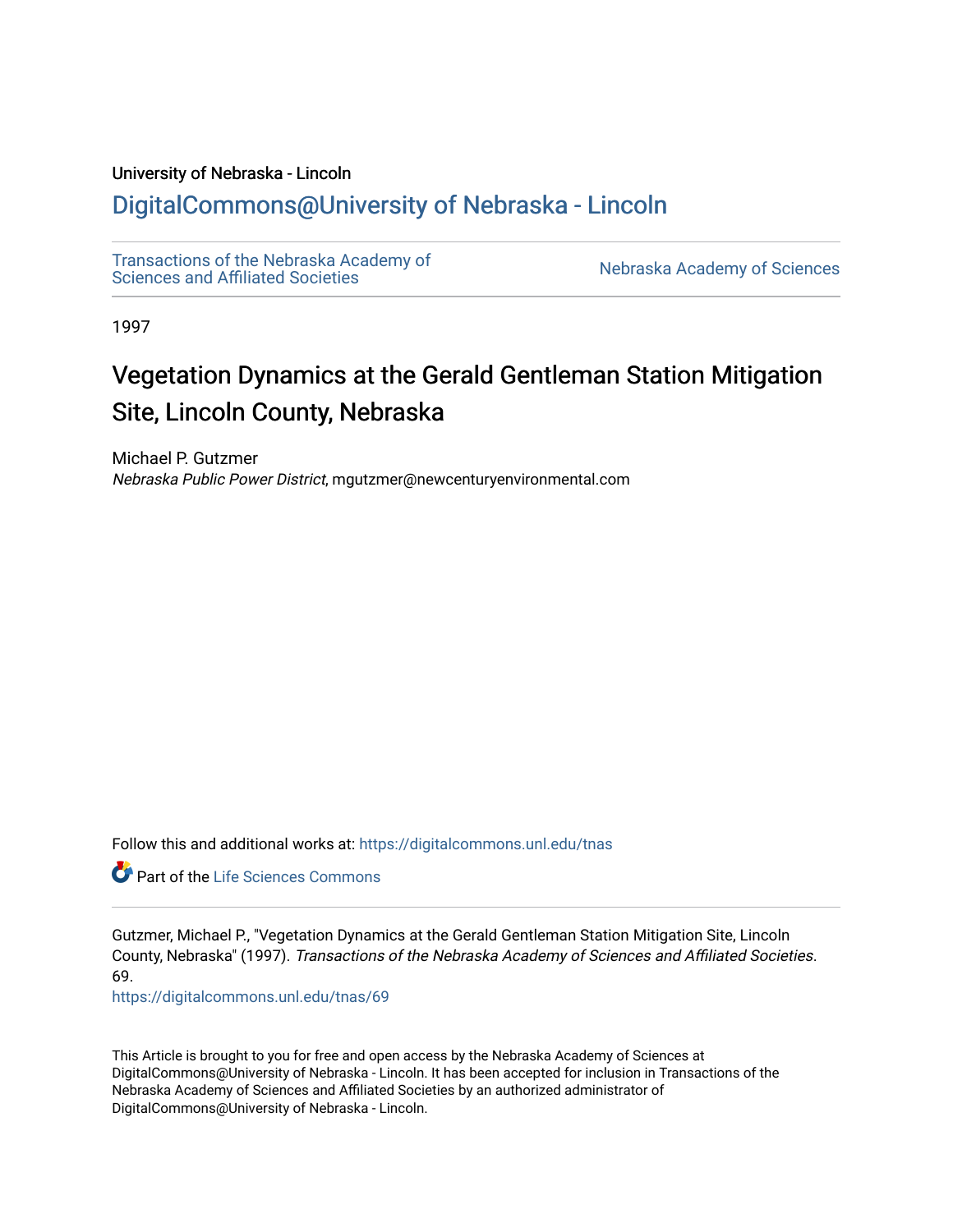#### VEGETATION DYNAMICS AT THE GERALD GENTLEMAN STATION

## MITIGATION SITE, LINCOLN COUNTY, NEBRASKA

Michael P. Gutzmer

Nebraska Public Power District 1414 15th Street Columbus, Nebraska 68601

#### *ABSTRACT*

Gerald Gentleman Station (GGS), located in southwestern Nebraska near Sutherland, is the newest and largest electric generating facility in the Nebraska Public Power District (NPPD) system. In August 1994, NPPD constructed a 9.2-mile long railspur between GGS and the Union Pacific Railroad to create competition in the coal-hauling market. A multi-objective criteria analysis was used to identify a railspur route with the optimal combination of low environmental impact, favorable engineering characteristics and economic feasibility. Based on jurisdictional delineations, the GGS railspur impacted 1.95 acres of wetlands. Construction ofthe wetlands to mitigate for those impacted acres was initiated during winter 1993-94 in primarily two areas near an existing wetland complex adjacent to Sutherland Reservoir. In April, 1994, the south excavation site was seeded with a floodplain mix and the north side was left to natural vegetation establishment. The south excavation area, which was seeded, contained significantly more wetland, submergent, and emergent plant species initially, however after four years the difference in species number between the seeded and nonseeded sites was not significant. Hydrological effects from Sutherland Reservoir elevations may have played a stronger role in vegetative reestablishment and the resulting wetland plant community than any human activity such as seeding. Four years after construction, the mitigation site vegetation has re-established successfully with over 40 plant species and provides valuable palustrine habitat for a variety of shorebirds, waterfowl and other wetland fauna species.

#### t t t

NPPD owns and operates Gerald Gentleman Station near Sutherland Nebraska and in 1991-94 constructed a 9.2-mile-Iong rail spur between GGS and the Union Pacific Railroad to create competition in the coal-handling market in a deregulating utility industry (Fig. 1). A Section 404 permit was required, and jurisdictional delineations following the 1990 Unified Federal Method determined that the GGS railspur project impacted 1.95 acres. This consisted of 1.54 acres of isolated wetlands, 0.20 acres of slough wetlands and 0.21 acres of riverine wetlands. A multi-objective criteria analysis was used to identify a rail spur route with the optimal combination of low environmental, favorable engineering characteristics and economic feasibility. Ultimately, the analysis was effective in distinguishing the least damaging practicable alternative based on cost logistics, existing technology and environmental impacts.

The concept of succession is most closely associated with vegetation dynamics. As traditionally conceived by Clements (1916), it is a rather orderly, predictable and directional process of vegetation change in which one set of communities replaces another until a relatively stable system (climax) is established. It is primarily community controlled and, in the case of wetlands, the ultimate vegetation is believed to be an upland climax. Since vegetation change is not necessarily predictable and orderly, as is sometimes thought, it is often difficult to predict the ultimate vegetation at a given created site. Some wetland communities once created may be relatively stable; others may undergo directional or cyclic change, thus adding to the complexity of the ultimate vegetation (KosIer and Kentula 1990).

Odum (1971) set forth the concept of pulsed stability as related to wetland systems. Subjected to more or less regular but acute physical disturbance imposed from without, they are often maintained at an intermediate state in development. This may further reflect why traditional-successional concepts frequently have limited application in wetland systems. Tidal wetlands, for example, may be maintained in a relatively fertile state by a "tidal energy subsidy" which provides rapid nutrient cycling and favors substrate aeration. Among the freshwater systems, prairie potholes are pulsed in an even more striking manner, often com-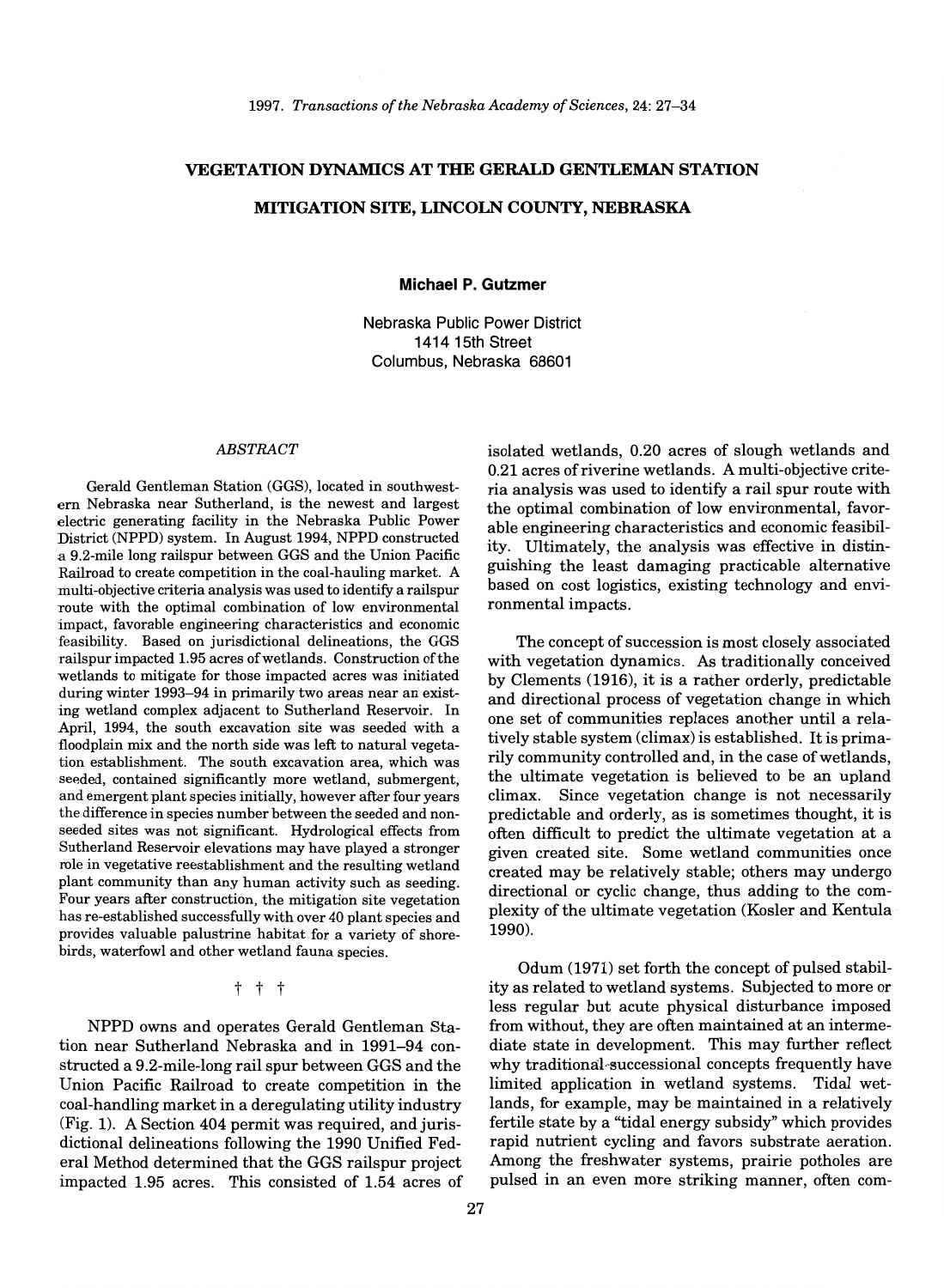

Figure 1. The mitigation site in Lincoln County, Nebraska.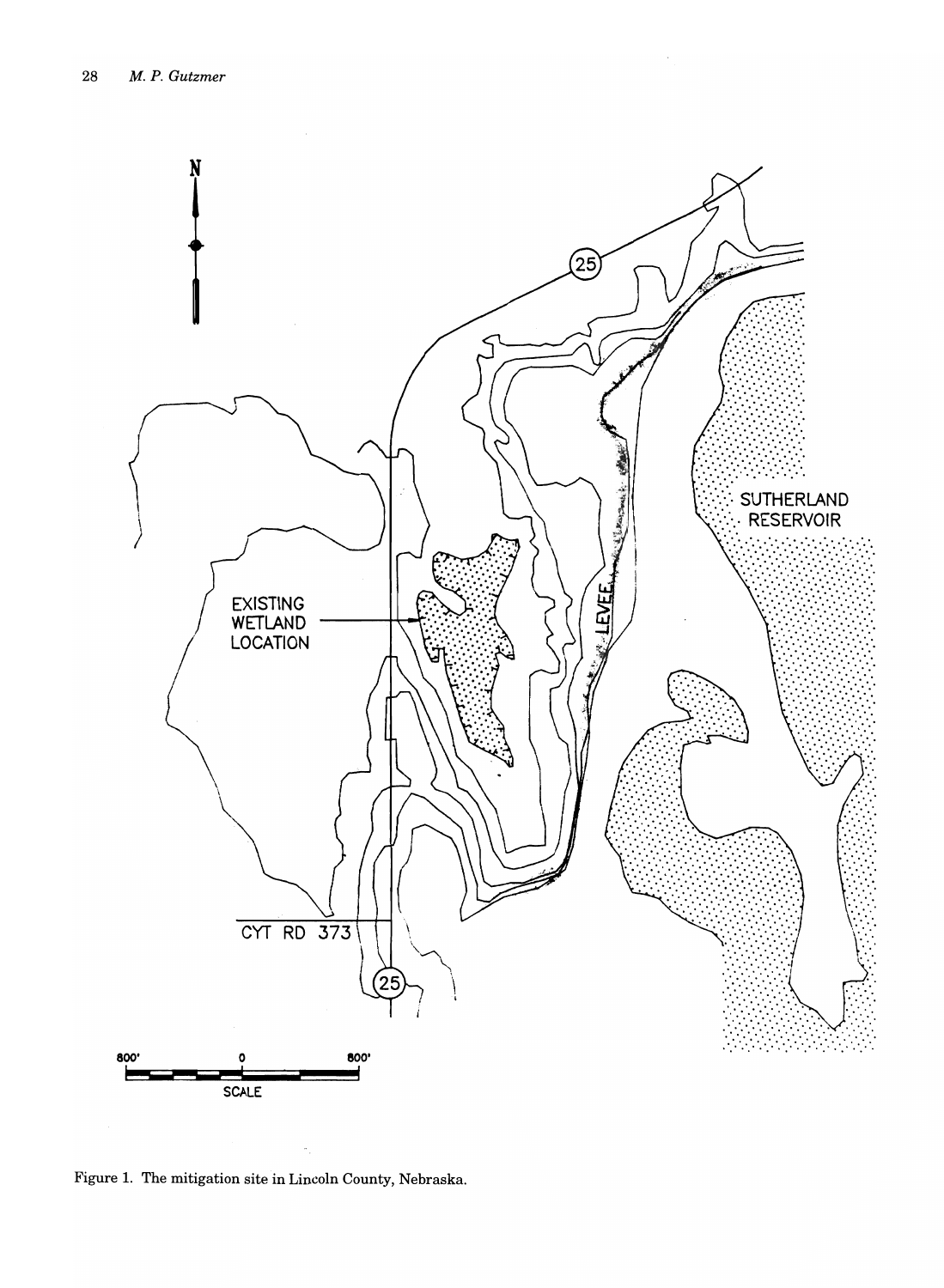pletely drying in droughty periods and then reappearing with adequate precipitation. During droughts, aerobic breakdown of the organic matter replenishes the nutrient supply to favor future productivity (Niering 1990).

The diversity and complexity of natural wetlands are principally the result of interactions of three important factors: 1) hydrology, 2) substrate, and 3) vegetation (Hammer 1997). The first two strongly influence the vegetation, as do climate and proximity to other wetlands. Since restoring or creating wetlands depends upon duplication of these factors and their interactions, an understanding of the ways they influence vegetation is important to proper selection of species, planting or establishment methods, and operating conditions.

The objectives of this study were to: 1) document vegetation re-establishment on the seeded vs. nonseeded excavation sites and compare plant species diversity and abundance, and 2) determine general reestablishment trends for plant species in wetland creation projects.

#### **METHODS**

NPPD was required to compensate for wetland losses at a ratio of 2:1 acre replacement. The wetland mitigation site near Sutherland Reservoir involved excavating to a pre-determined grade approximately four acres of land adjacent to an existing wetland near Sutherland Reservoir. The construction attempted creation of approximately 0.4 acres of semipermanent, 0.7 acres of seasonal, and 2.8 acres of temporarily flooded wetlands. Available information concerning topography, water levels, and characteristics of the existing wetland was used to develop designs for aerial extent and excavation depth that would support constructed wetlands. Two distinct areas adjacent to the northwest corner and southern tip of the existing wetlands were identified as wetland mitigation sites. The volume of soil removed from these sites was estimated at approximately 36,000 cubic yards.

Construction of the wetlands began in early winter, 1994, using NPPD equipment and personnel. Equipment required for construction included a scraper, frontend loader, and other necessary miscellaneous equipment. Russian olives, eastern red cedars and other shrub vegetation in the adjacent existing wetland vegetation were piled and burned to enhance the area as waterfowl habitat. Earthwork commenced in late January, 1994, on the south side. Approximately 6 inches of topsoil (active seed reservoir) was removed and temporarily stockpiled for later treatment. Spoil material was placed over approximately 11 acres along the face

of the dam on the east side of the existing wetlands. Stockpiled topsoil was placed on the spoil to final grade, to help minimize runoff into the constructed wetland. Excavation on the south side was completed in mid-April, 1994. The area was then seeded with a general floodplain mix of Canada wild rye, *Elymus canadensis;*  big bluestem, *Andropogon gerardii;* switchgrass, *Panicum virgatum;* reed canarygrass, *Phalaris arundinacea;*  Virginia wild rye, *Elymus virginicus;* western wheatgrass, *Agropyron smithii;* and redtop grass, *Agrostis stolonifera.* 

Approximately two acres were excavated on the north side of the wetland complex, and this was completed in mid-November, 1994. The exposed spoil areas, as well as new wetland areas, were prime areas for thistle encroachment and the entire wetland complex was treated with a 3-percent Rodeo™ solution and surfactant on June 26 and 30. A three-strand barbedwire fence, including access gates, was placed to enclose the existing and mitigated wetlands and adjacent uplands (64 acres). Reseeding was conducted a second time on the south site in the spring (March) of 1995.

The excavated wetland sites were floristically studied by walk-through surveys through each area, a modification of the 10-minute walk-through method of Nagel (1995). Each area was carefully examined, from the submergent plant growth in the littoral zone of the standing water up to where the excavation stopped and upland vegetation started. Transects originated from the center of excavated area to undisturbed upland. Species were identified to the lowest possible taxon, and voucher specimens were collected and stored at the NPPD reference herbarium. At the end of each transect, the foliage was estimated for each species. The contribution to total biomass was estimated to the nearest 1 percent. There was no time limit, as in the method used in the Nagel (1995) study, because the effort was only focused on two sites and not several. Analysis of Variance (AOV) tests were used to statistically test comparisons of species between years and the number of species between the north and south sites from 1994 to 1997.

# **MITIGATION SITE CONDITIONS PRIOR TO CONSTRUCTION**

#### **Topography**

The mitigation site is a wetland complex in an approximately 40-acre bowl-shaped depression bounded by State Highway 25 to the west, the Sutherland Reservoir dike to the east and south, and hills to the southwest and northeast (Fig. 1). The site was surveyed to produce a one-foot contour map of the area (Fig. 2). Elevations range from approximately 3,085 feet msl at the highest point of the dike to 3,026 feet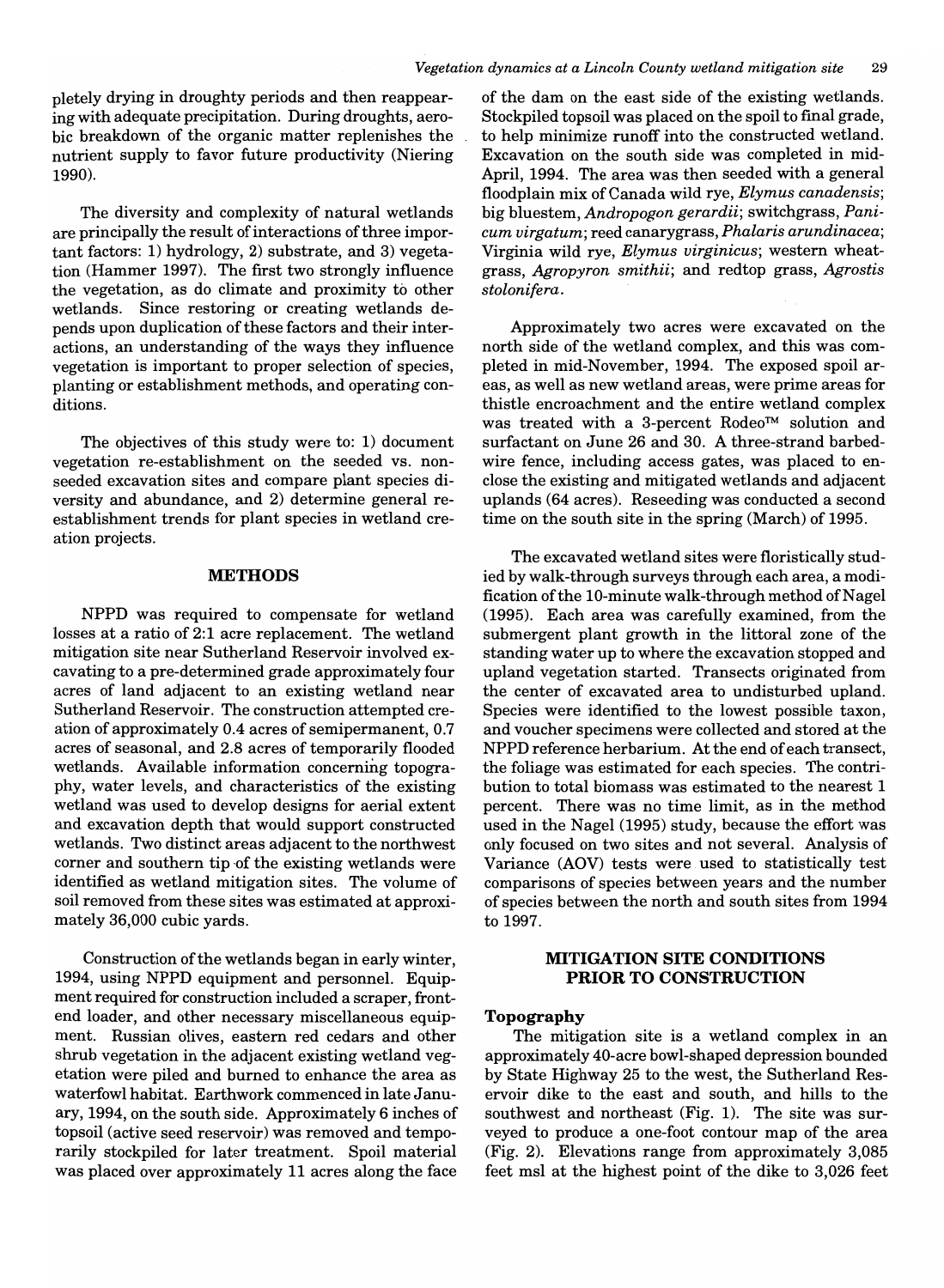

re 2. Location of wetland complex, with acreages.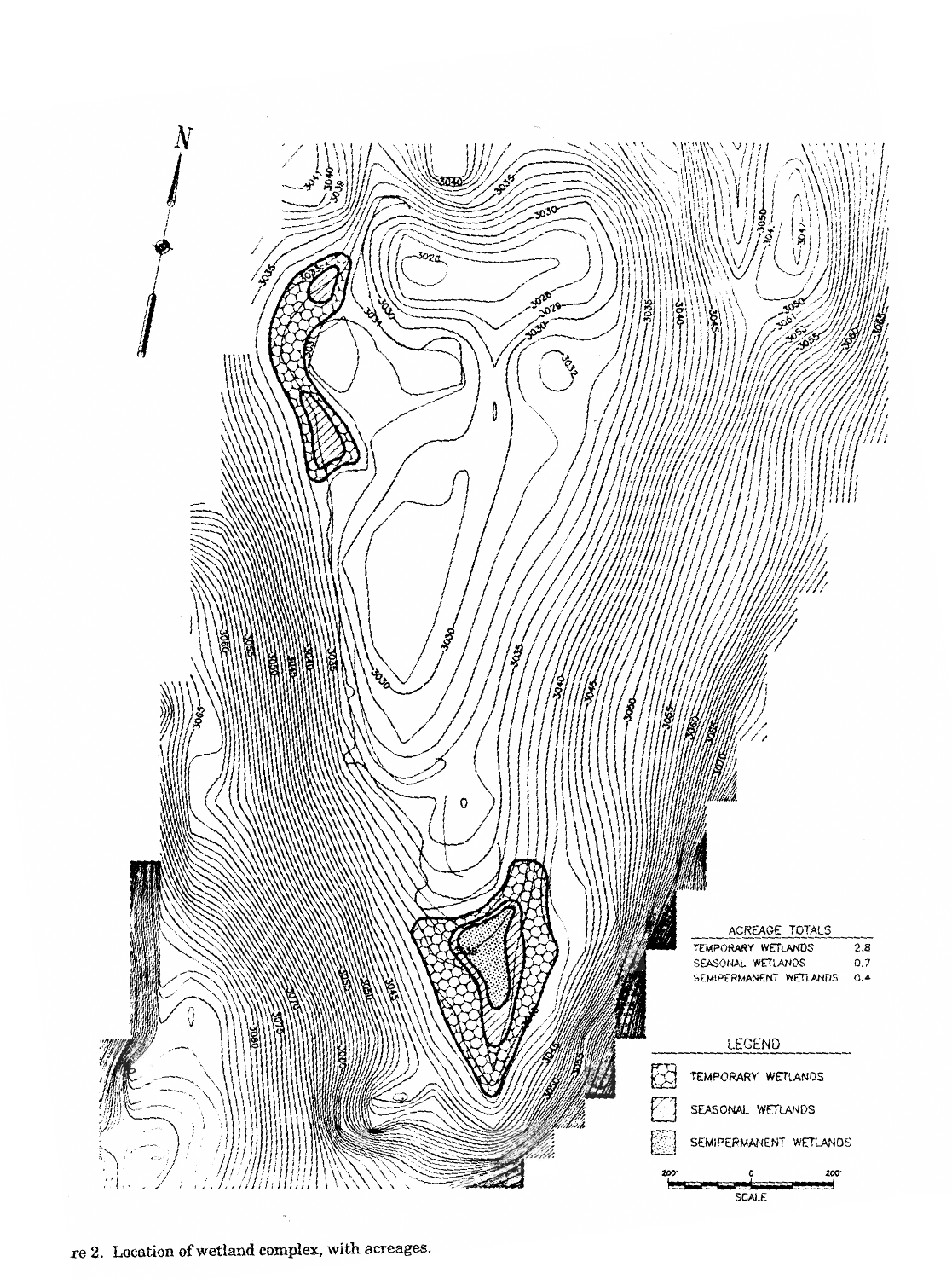msl at the bottom of the deepest pond. In general, the existing 14 acres of wetlands are below elevation 3,031 feet msl at the north end of the site and below elevation 3 , 036 feet msl at the south end.

#### Soils

Wetlands prior to construction were in areas mapped by the Soil Conservation Service (1978) as Hord silt loam, 0 to I percent slopes. Although these soils are not considered hydric soils, the mapping unit also contains small areas of hydric Fillmore and Scott soils in depressions (such as this area). Hord soils tend to be deep, well-drained, nearly level soils in basins and swales of sand-loess transition areas on uplands. They have moderate permeability, high available water capacity, moderate organic-matter content, and natural fertility. The Hord soils are surrounded by upland soils including, to the north and east, Valentine fine sand, rolling. These are deep, excessively-drained, very steep soils formed on eolian sands. Valentine soils have rapid permeability, low available water capacity, low organic matter content, and low natural fertility. Soils to the west and southwest are mapped as Hersh soils, 5 to 9 percent slopes, and as Hersh and Anselmo soils, 9 to 30 percent slopes. In general, these are deep, well-drained, nearly level to steep soils on uplands. The soils have moderately rapid permeability, high available water capacity, very low organic-matter content, and low natural fertility.

#### Hydrology

Wetland hydrology is maintained primarily through fairly stable groundwater contributions as well as natural runoff contributions following rainfall. High groundwater levels in the area are maintained by the hydrologic head and seepage from Sutherland Reservoir (Table 1). The normal spring pool of the reservoir, at elevation 3,055 feet msl, is located 29 feet above the lowest point of the wetland mitigation site (at the bottom of the deepest pool). During yearly reservoir operation, water levels may vary from a high of 3,055 to a low of 3,042 feet msl.

Existing wetlands include two open-water areas. Based on vegetation, the northernmost pond is approximately four acres and four feet deep at its normal elevation. The southern pond is approximately two acres and two feet deep at its normal elevation. Both ponds were originally thought to contain water year round but were observed to be dry in most fall and winters until reservoir levels rise in the spring.

#### Existing vegetation

The wetland complex was surrounded by upland rangeland that, with the wetlands, has been grazed by cattle over the past several years. Upland vegetation consists of a sparsely vegetated mixed prairie domi-

Table 1. Elevation of Sutherland Reservoir in feet above mean sea level at the end of each month

|       | 1994    | 1995    | 1996    | 1997    |
|-------|---------|---------|---------|---------|
| April | 3050.9  | 3051.73 | 3050.1  | 3047.74 |
| May   | 3047.75 | 3051.59 | 3051.41 | 3049.55 |
| June  | 3051.73 | 3052.35 | 3053.3  | 3053.3  |
| July  | 3050.08 | 3052.01 | 3052.55 | 3052.7  |
| Aug   | 3046.16 | 3047.86 | 3048.03 | 3053.13 |
| Sept  | 3046.69 | 3044.75 | 3046.71 | 3054.89 |
| Oct   | 3045.62 | 3044.32 | 3048.5  | 3046.3  |
|       |         |         |         |         |

nated by short- and mid-grasses, including sand bluestem, *Andropogon hallii;* little bluestem, *Schizachyrium scoparium;* switchgrass, *Panicum uirgatum;*  sideoats grama, *Bouteloua curtipendula;* prairie junegrass, *Koeleria pyramidata;* and six-weeks fescue, *Festuca octoflora.* Other common grasses are blue grama, *Bouteloua gracilis;* needle and thread, *Stipa comata;* prairie sandreed, *Calamouilfa longifolia;* sand dropseed, *Sporobolus cryptandrus;* indiangrass, *Sorgastrum nutans;* and Scribner panicum, *Panicum scribnerianum.* Common forbs include plains beebalm, *Monarda pectinata;* hoary vervain, *Verbena stricta;* prairie coneflower, *Ratibida columnifera;* Canada thistle, *Cirsium aruense;* snakeweed, *Gutierrezia sarothrae;*  scarlet gaura, *Gaura coccinea;* velvety gaura, *Gaura paruiflora;* purple prairie clover, *Dalea purpurea;* Rocky Mountain beeplant, *Cleome serrulata;* smooth ground cherry, *Physalis longifolia;* and wild rose, *Rosa* sp.

Surrounding the wetland prior to creation and enhancement, vegetation consisted of dense stands of cattails, *Typha angustifolia* and *T. latifolia;* inland rush, *Juncus interior;* and three-square rush, *Scirpus fluuiatilis,* in seasonally flooded areas surrounding the open water (semipermanently flooded) wetlands. Inland saltgrass *(Distichlis spicata)* and slender wheatgrass *(Agropyron caninum)* occur in areas of temporarily flooded wetlands. Other common wetland species include bull sedge, *Carex lanuginosum;* willow herb, *Epilobium coloratum;* spiked lobelia, *Lobelia spicata;*  fringed loosestrife, *Lysimachia ciliata;* smartweeds, *Polygonum* spp.; arrowhead, *Sagittaria* sp.; hardstem bulrush, *S. acutus;* softstem bulrush, *S. ualidus;* curly dock, *Rumex crispus*; watercress, *Nasturtium officinalis*; and duckweed, *Lemna* sp. Additional common forbs included western ironweed, *Vernonia baldwinii;* St. John's wort, *Hypericum* sp.; and ragweed, *Ambrosia* sp.

Woody species were limited to bands of shrubby Russian olives *(Elaeagnus angustifolia)* along the wetland perimeter, small scattered eastern red cedars *(Juniperus uirginiana),* and one large cottonwood *(Populus deltoides)* located just south of the wetlands.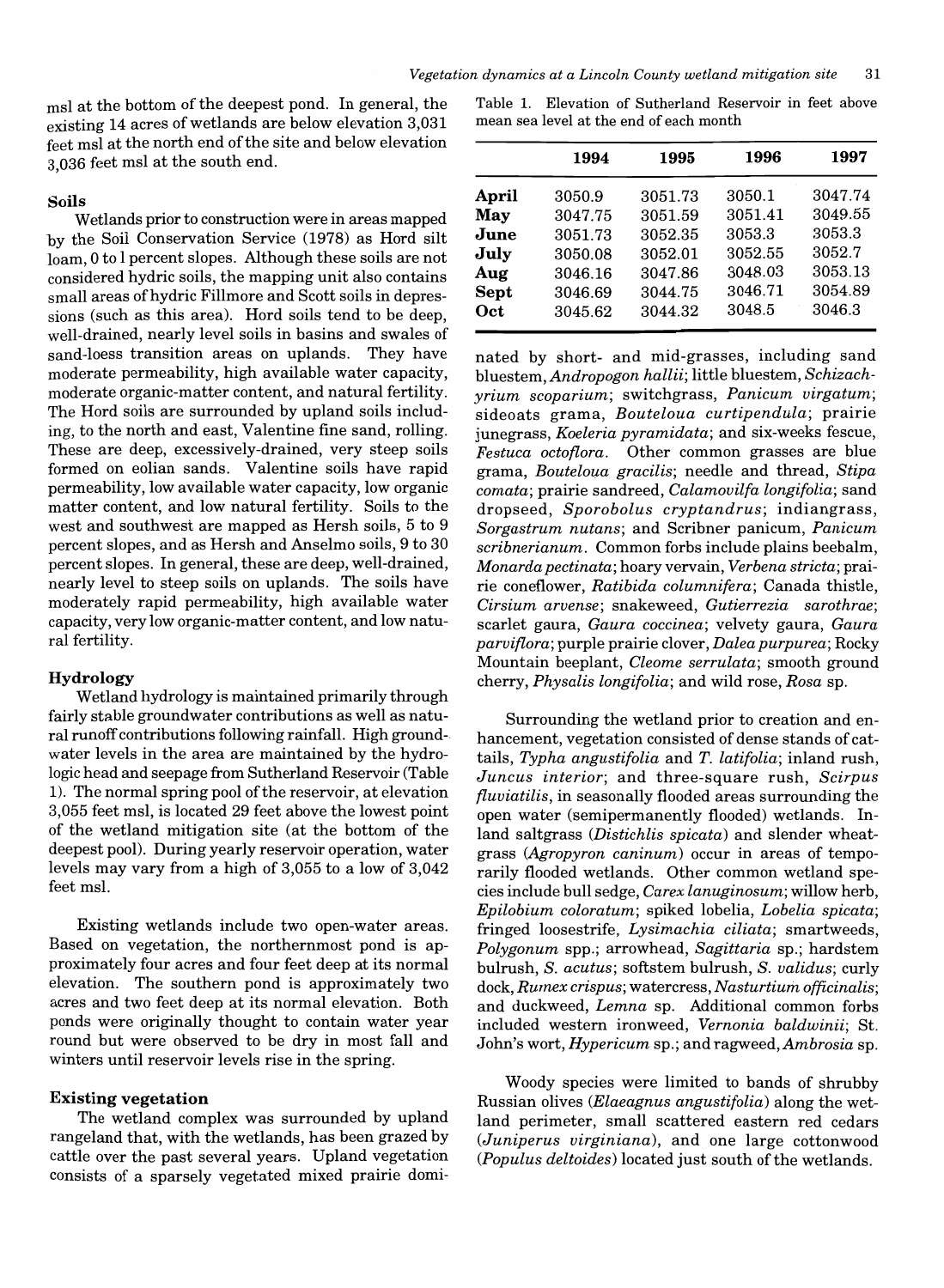#### 32 *M. P. Gutzmer*

Table 2. Plant species percent composition in the north excavation area of the GGS mitigation site 1994–97.

|                                                            | % Species Composition |                |                  |                |
|------------------------------------------------------------|-----------------------|----------------|------------------|----------------|
|                                                            | 1994                  | 1995           | 1996             | 1997           |
| <b>Perimeter</b>                                           |                       |                |                  |                |
| Ambrosia artemisiifolia                                    | 20                    | 10             | 10               | 10             |
| <b>Bromus</b> inermis                                      | 10                    | 3              | 5                | 30             |
| Cirsium arvense                                            | 35                    | 10             | 15               | 10             |
| Helianthus annuus                                          | 25                    | 60             | 40               | 25             |
| Stipa comata                                               |                       | $\sqrt{2}$     |                  | $\bf 5$        |
| Panicum virgatum                                           |                       | 3              | $\sqrt{5}$       | $\overline{5}$ |
| Phalaris arundinacea                                       |                       | 5              |                  | $\bf 5$        |
| Populus deltoides                                          |                       |                |                  | $\bf 2$        |
| Schizachyrium scoparium                                    |                       | 5              | 15               | $\bf{3}$       |
| Solidago missouriensis                                     |                       |                | 5                | $\bf 2$        |
| Vernonia baldwinii                                         | 10                    | $\overline{2}$ | 5                | 3              |
| <b>Shoreline/Littoral Zone</b>                             |                       |                |                  |                |
| Chara sp.                                                  |                       | 5              | $\boldsymbol{2}$ | $\bf 5$        |
| Cirsium arvense                                            | 35                    |                |                  | $\overline{5}$ |
| Conyza canadensis                                          | 30                    | 20             | 25               | 10             |
| Echinochloa sp.                                            |                       | 10             | $\boldsymbol{3}$ | $\bf 5$        |
| Eleocharis sp.                                             |                       |                | 5                | $\overline{5}$ |
| Glycyrrhiza lepidota                                       |                       |                | 1                | $\overline{5}$ |
| Gaura coccinea                                             |                       | $\sqrt{5}$     | 3                | 5              |
| Hordeum jubatum                                            | 10                    | 10             | 25               | 10             |
| Nepeta cataria                                             |                       |                | 1                | $\overline{5}$ |
| Najas guadalupensis                                        |                       |                | $\overline{2}$   | 5              |
| Polygonum amphibium                                        |                       | 25             | 15               | 10             |
| Polygonum pensylvanicum                                    |                       |                | $\bf 5$          | 5              |
| Rumex crispus                                              | 25                    | 10             | 5                | 15             |
| Scirpus pungens                                            |                       | 5              | 10               | 15             |
| <b>Perimeter # of Species</b>                              | ${\bf 5}$             | 9              | 8                | 11             |
| <b>Shoreline # of Species</b><br><b>Total # of Species</b> | 4<br>9                | 9<br>18        | 14<br>22         | 14<br>25       |

#### **RESULTS AND DISCUSSION**

In 1994, nine plant species revegetated the nonseeded north excavation site (Table 2) compared with 13 on the south site (Table 3). Many of the species observed were the same, with the exception of significant stands of *Eleocharis* sp. on the south site (Table 3). *Eleocharis* sp. may have established so quickly and abundantly because the south site was inundated for several weeks prior to the north site receiving inundation from hydrological influences of increased Sutherland Reservoir elevations. Over the years, it has been observed that higher Sutherland Reservoir elevations in mid-to-Iate summer also maintain higher standing or open water levels in the wetland complexes adjacent to the reservoir. This trend was also evident over the past 4 years (Table 1).

In 1995, the number of species doubled to 18 on the

north site and to 22 on the seeded south site. In 1995, again, many of the species observed were the same, with the perimeter and shoreline/littoral areas having the same species present and the approximate same percent composition or relative abundance. *Helianthus*  spp. were common on both sites as well as *Cirsium*  spp., *Rumex* sp., *Polygonum* spp., and *Hordeum jubatum. Agrostis stolonifera* and *Eleocharis* sp. were fairly common on the south site and not observed on the north site.

The number of species increased to 29 in 1996 on the south site, compared to 22 on the north site. *Helianthus, Conyza canadensis, Hordeumjubatum* and *Scirpus pungens* were the most common species observed at both sites. *Eleocharis* sp. was noted for the first time in the study on the north site and was still prevalent at the south site. In addition, catnip and scarlet gaura were found on the north site but not in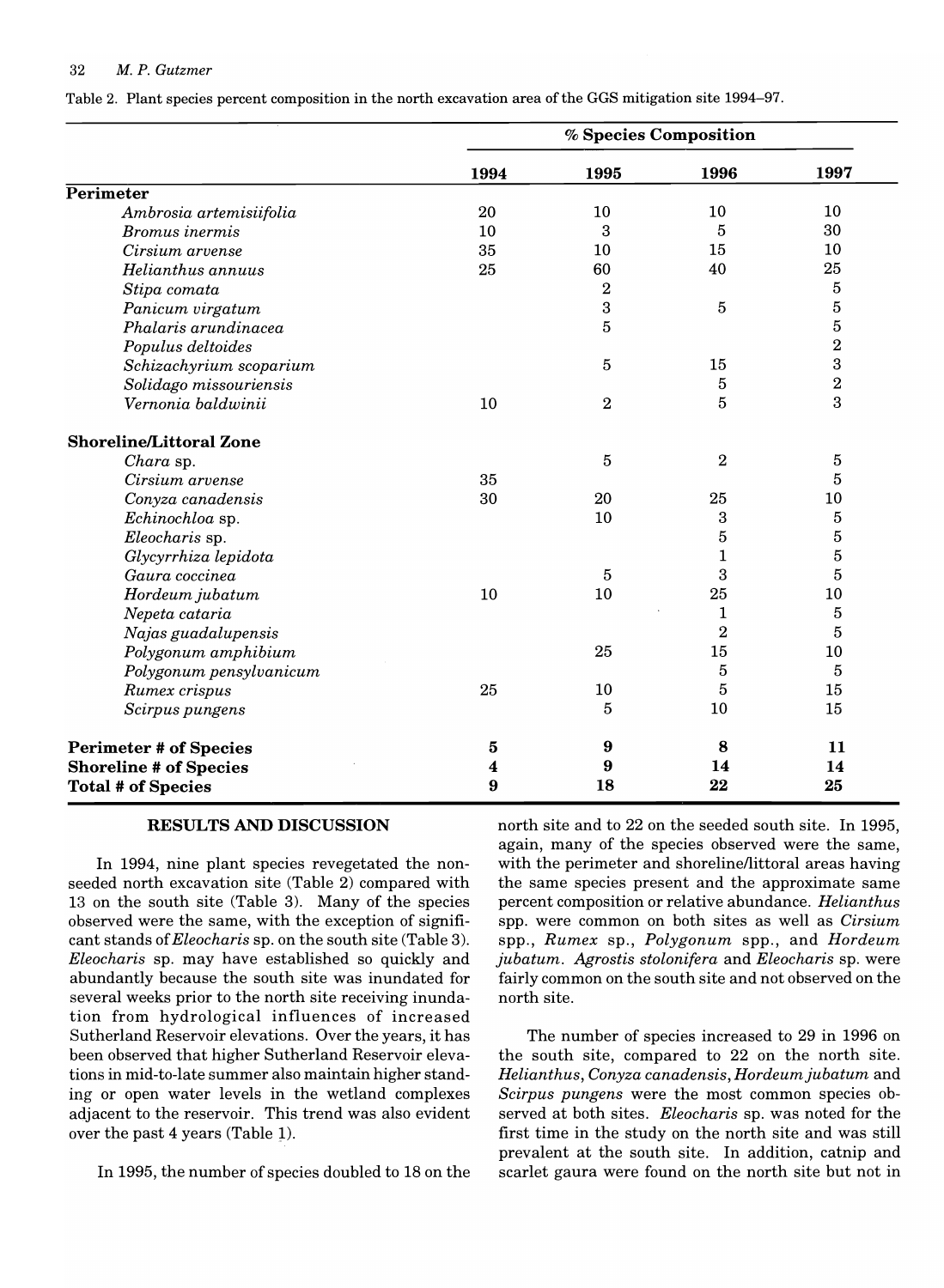Table 3. Plant species percent composition in the south excavation area of the GGS mitigation site 1994-97.

|                                    |                | % Species Composition |                |                |
|------------------------------------|----------------|-----------------------|----------------|----------------|
|                                    | 1994           | 1995                  | 1996           | 1997           |
| Perimeter                          |                |                       |                |                |
| Andropogon gerardii                |                |                       | 1              | $\bf 5$        |
| Cenchrus longispinus               | 10             | 5                     | $\overline{2}$ | $\bf 5$        |
| Cirsium arvense                    | 15             | 10                    | $\overline{5}$ | 5              |
| Conyza canadensis                  |                | 5                     | 5              | $\bf 5$        |
| Elymus canadensis                  |                | $\overline{2}$        | $\overline{2}$ | $\bf{2}$       |
| Helianthus annuus                  | 65             | 60                    | 50             | 10             |
| Panicum capillare                  |                | 1                     | 1              | 1              |
| Panicum virgatum                   | $\overline{5}$ | 5                     | 10             | 10             |
| Phalaris arundinacea               |                | 5                     | 10             | 20             |
| Physalis virginiana                |                | 5                     | $\overline{2}$ | 1              |
| Populus deltoides                  |                |                       |                | 10             |
| Schizachyrium scoparium            | $\bf{3}$       | 5                     | 10             | 10             |
| Solanum rostratum                  | $\overline{2}$ | 5                     | 5              | 5              |
| Sorghastrum nutans                 |                |                       |                | 6              |
| Vernonia baldwinii                 | 5              | 5                     | $\overline{2}$ | 5              |
| <b>Shoreline/Littoral Zone</b>     |                |                       |                |                |
| Agrostis stolonifera               | 5              | 32                    | 10             | 5              |
| Chara sp.                          |                |                       | 1              | $\mathbf{1}$   |
| Cirsium arvense                    | 5              | 3                     | $\overline{2}$ | $\mathbf 1$    |
| Echinochloa sp.                    | $\overline{5}$ | 5                     | 5              | $\bf 2$        |
| Eleocharis sp.                     | 65             | 15                    | 15             | $\overline{5}$ |
| Hordeum jubatum                    | 5              | 10                    | 15             | $\bf 5$        |
| Juncus bufonius                    |                |                       | 1              | $\bf 2$        |
| Najas guadalupensis                |                |                       | 10             | $\bf 5$        |
| Phalaris arundinacea               | 5              |                       | 5              | $\bf 5$        |
| Polygonum amphibium                |                | 10                    | $\overline{5}$ | 10             |
| Polygonum pennsylvanicum           |                |                       | $\bf 5$        | 1              |
| Potamogeton pectinatus             |                |                       | $\bf 5$        | $\mathbf 1$    |
| Rumex crispus                      | 10             | 5                     | 3              | 5              |
| Salix sp.                          |                |                       |                | $\mathbf{1}$   |
| Scirpus americanus                 |                | 10                    | 10             | 40             |
| Spartina pectinata                 |                | 3                     | 3              | $\mathbf 1$    |
| Typha latifolia (and angustifolia) |                | $\overline{2}$        | 5              | 15             |
| <b>Perimeter # of Species</b>      | 7              | 13                    | 14             | 14             |
| <b>Shoreline # of Species</b>      | 6              | 11                    | 16             | 17             |
| <b>Total # of Species</b>          | 13             | 22                    | 29             | 31             |

the south site. Submergent vegetation *(Najas guadalupensis)* as well as *Chara* sp. was also documented. Fourteen upland or perimeter species were noted on the south site and eight on the north site.

The number of species continued to increase at both sites, with 25 at the north site and 31 at the south site in 1997 (Tables 2 and 3). The differences of species numbers between years were not significant  $(p = 0.24)$ nor was the comparison of species between the north and south sites after four years  $(p = 0.18)$ . The reasons may be may be that high rainfall and water levels in

the reservoir account for some of the slight increase in species diversity, which may be part of natural wetland succession. *Hordeum jubatum* was extremely abundant on the north site in early 1997, comprising almost 80% of the species present in the shoreline/littoral zone. However, as inundation occurred through the growing season, it was replaced by rapidly proliferating *Scirpus*  spp. in the open water/shoreline areas.

There does seem to be a difference in species composition, however. Of the 40 different species identified at the two sites, only 16 are present in both. Thus the